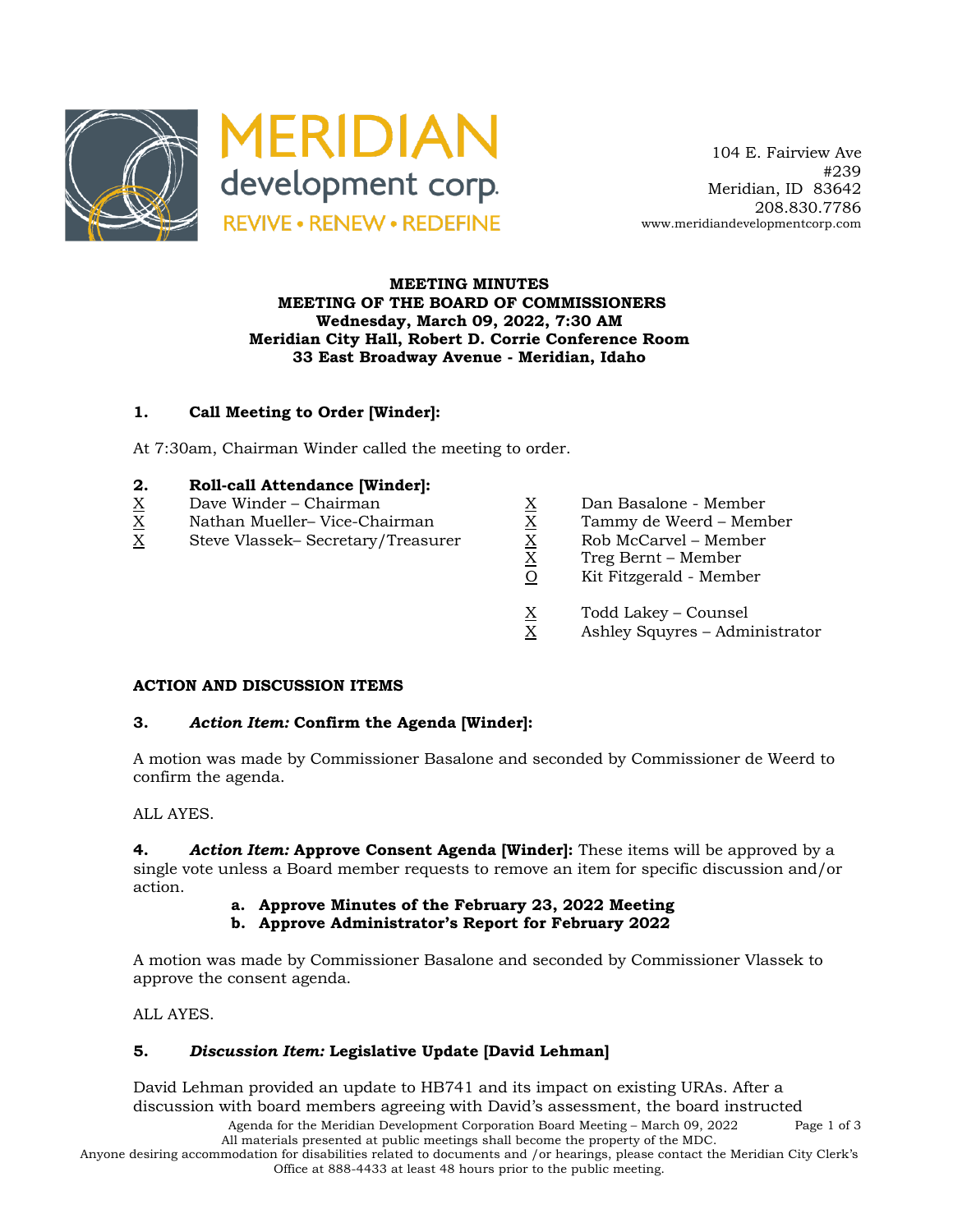Squyres to put together a letter on behalf of MDC opposing HB741. David also stated that the proposed bill aimed at new URDs is now considered dead and will not be moving forward this session.

### **6.** *Action Item:* **Consideration of approval to grant the MDC Administrator to submit a permit application to Union Pacific Railroad related to the Nine Mile Floodplain project and pay the appropriate submittal fees along with corresponding resolution 22-005 [Squyres]**

Squyres discussed the status of the design drawings for the Nine Mile floodplain project and the timing of submitting an application to UPRR in order to obtain a permit to enhance a culvert found under the UPRR line. The application will be submitted by MDC's consultant, Forsgren Associates and will require an application fee of \$3,050. A motion was made by Commissioner Basalone and seconded by Commissioner de Weerd to approve the application and the fee for the UPRR permit.

ALL AYES.

# **7. MDC Project Updates [Squyres]**

Squyres provided an update on the Old Town Lofts, Union 93, and Civic Block projects for the board.

**8.** *Discussion Item:* **Counsel's Report [Lakey]:** Counsel Lakey will review legal topics that need to be brought to the attention of the Board.

No report.

**9.** *Discussion Item:* **Administrator's Report [Squyres]:** Administrator Squyres will review topics that need to be brought to the attention of the Board.

Squyres informed the Board that the City's Economic Development Director will be leaving her position as of this Friday. Squyres expressed her appreciation for her willingness to always collaborate and work as partners when needed and that she will be missed.

# **10.** *Discussion Item:* **Chairman's Report**

Chairman Winder echoed Squyres thoughts.

# **11. Public Comment**

Sean Evans from the Chamber discussed the Chamber's thoughts on HB741 and requested information on the Broadway road closure.

# **12. Adjourn the Meeting [Winder]:**

At 8:13am, a motion was made by Commissioner Bernt and seconded by Commissioner Basalone to adjourn the meeting.

ALL AYES.

Dave Winder, Chairman

\_\_\_\_\_\_\_\_\_\_\_\_\_\_\_\_\_\_\_\_\_\_\_\_\_\_\_\_\_\_\_\_\_\_

Anyone desiring accommodation for disabilities related to documents and /or hearings, please contact the Meridian City Clerk's Office at 888-4433 at least 48 hours prior to the public meeting.